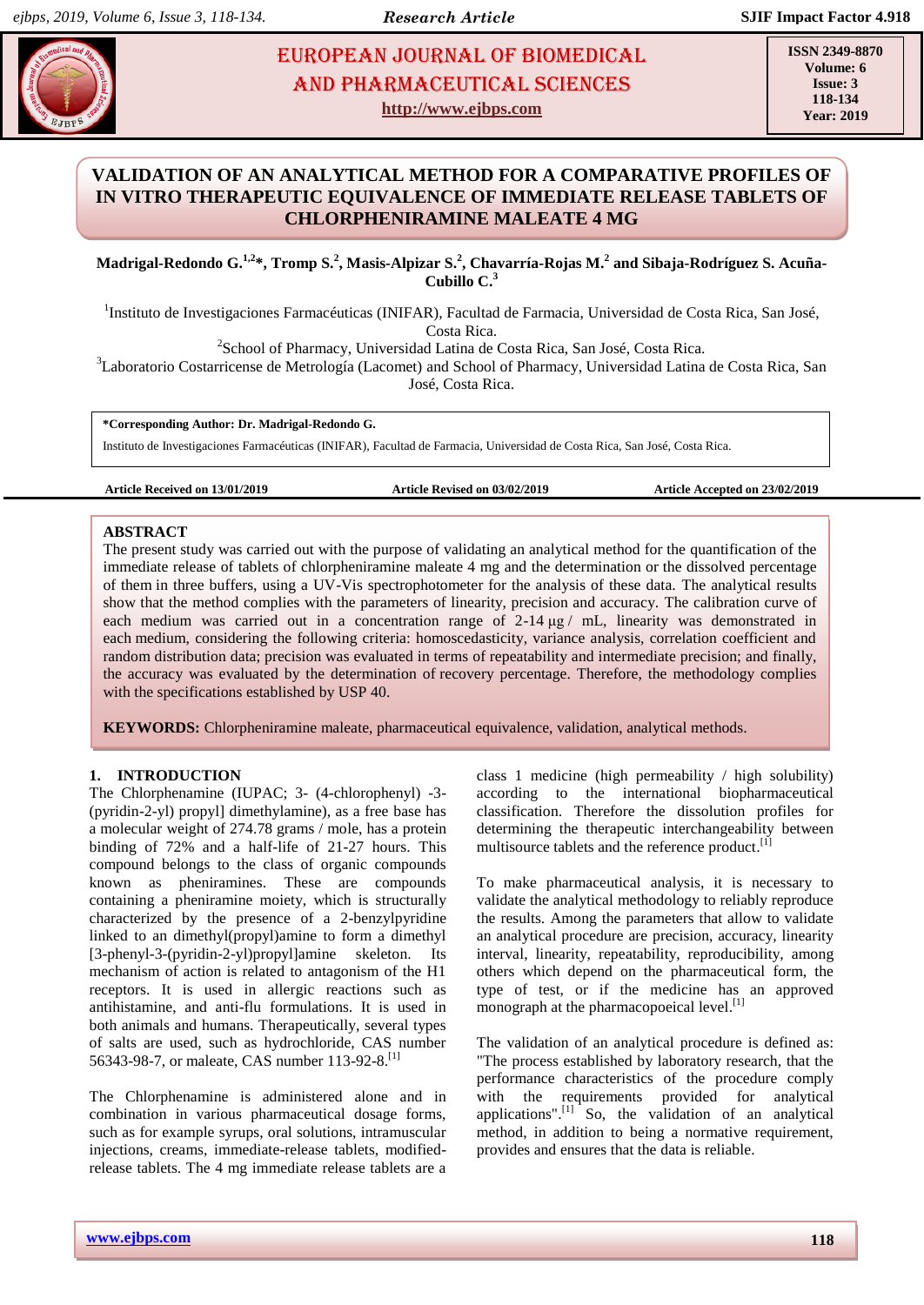There are typical analytical characteristics that are used for validation, such as: accuracy, precision, specificity, limit of detection, limit of quantification, linearity, interval and robustness.<sup>[2]</sup>

Within the performance elements required for the validation, established by USP 40, the quantification of chlorpheniramine in solution, only the parameter of precision must be checked, and the other parameters are made depending on the specific nature of the test. According to what is established in the American Center Technical Regulations, laboratories that perform official analytical methods, should only check the linearity and accuracy of the system; however, it is also recommended to include the accuracy parameter.[3]

Below are shown the parameters made in the investigation that must met the acceptance criteria:

#### **Accuracy**

Several international guides adopt different ways to describe the definition of accuracy of an analytical procedure. For example, in USP 40, it is defined as the proximity between the test results obtained with the analytical procedure, and the true value. On the other hand, the ICH Q2 guide only defines it as "unbiasedness". ISO, is a combination of unbiasedness and precision.[2]

For the determination or evaluation of this characteristic in a drug, it can be done through a comparison between the application of the analytical procedure regarding to an analyte of known purity, such as that of a reference standard; it can also be established by a comparison of the results obtained from the procedure, with a second procedure, in which it is known that its accuracy has been checked or defined; therefore, it must be a wellcharacterized procedure.<sup>[2]</sup>

The ICH guide mentions that for the accuracy assessment, a minimum of three concentrations and three repeated determinations of each concentration must be used.

The acceptance criteria for this parameter are:

- 1. The recovery percentages obtained must be within  $100\% \pm 4S$ , where S is the highest standard deviation obtained in determining the accuracy of the method or system.
- 2. The slope must be greater than or equal to 0.95 and the intercept must be equal to the initial concentration.
- 3. The relative standard deviation of the recovery percentage must be less than or equal to 3%.

# **Precision**

It is defined as the degree of concordance of the results obtained with the individual tests, of an analytical procedure, when it is applied repeatedly to multiple

samples of a sample that is homogeneous. It can be expressed by the coefficient of variation or as the deviation that are given from a series of measurements.<sup>[2]</sup>

It can be established in three levels:

- Reproducibility: It refers to performing the analytical procedure in different laboratories. It is considered when you want to standardize an analytical procedure; for example, in the inclusion of procedures in pharmacopoeias.
- Intermediate precision: Variation of the procedure within a laboratory is evaluated; either on different days, different analysts, or with different equipment from the same laboratory. It is not necessary to study these factors individually.
- Repeatability: Consists in performing the analytical procedure in the same laboratory, for a short period of time, with the same team and analyst. $[2]$

The Health's Ministry indicates that according to the ICH guidelines, it is recommended to make nine determinations; working with three independent samples, at three different levels of concentration that are within the specified range for the procedure. $[4]$ 

As for the acceptance criteria for repeatability and intermediate precision validation system, these indicate that relative standard deviation (RSD%) must be less than or equal to 2% relative error (ER%) should not be greater than 2% while for the validation of the method, it provides that the relative standard deviation (RSD%) must be less than or equal to 3%, in both parameters.<sup>[4][5][6]</sup>

#### **Linearity and interval**

The linearity of an analytical procedure refers to its ability to obtain test results that are directly proportional to the concentration of analyte present in the samples that are in an interval. In some cases, a mathematical transformation is required such as: square root, logarithm or reciprocal, to achieve linearity.<sup>[2] [4]</sup>

The linearity interval of an analytical procedure is the range between the lowest and highest concentration of analyte in the samples, where it has been shown that the analyte can be determined accurately and linearly.<sup>[2] [4] [5] [6]</sup>

For the determination, a minimum of 5 concentrations is recommended to establish linearity. A linear relationship must be evaluated through the range of the analytic procedure. The following should be evaluated:

- Homocedasticity
- The analysis of variance of the linear regression must show:
- o The intercept is statistically different from zero, by means of a test t with a probability level of 5%.
- Deviation not significant regarding to the regression.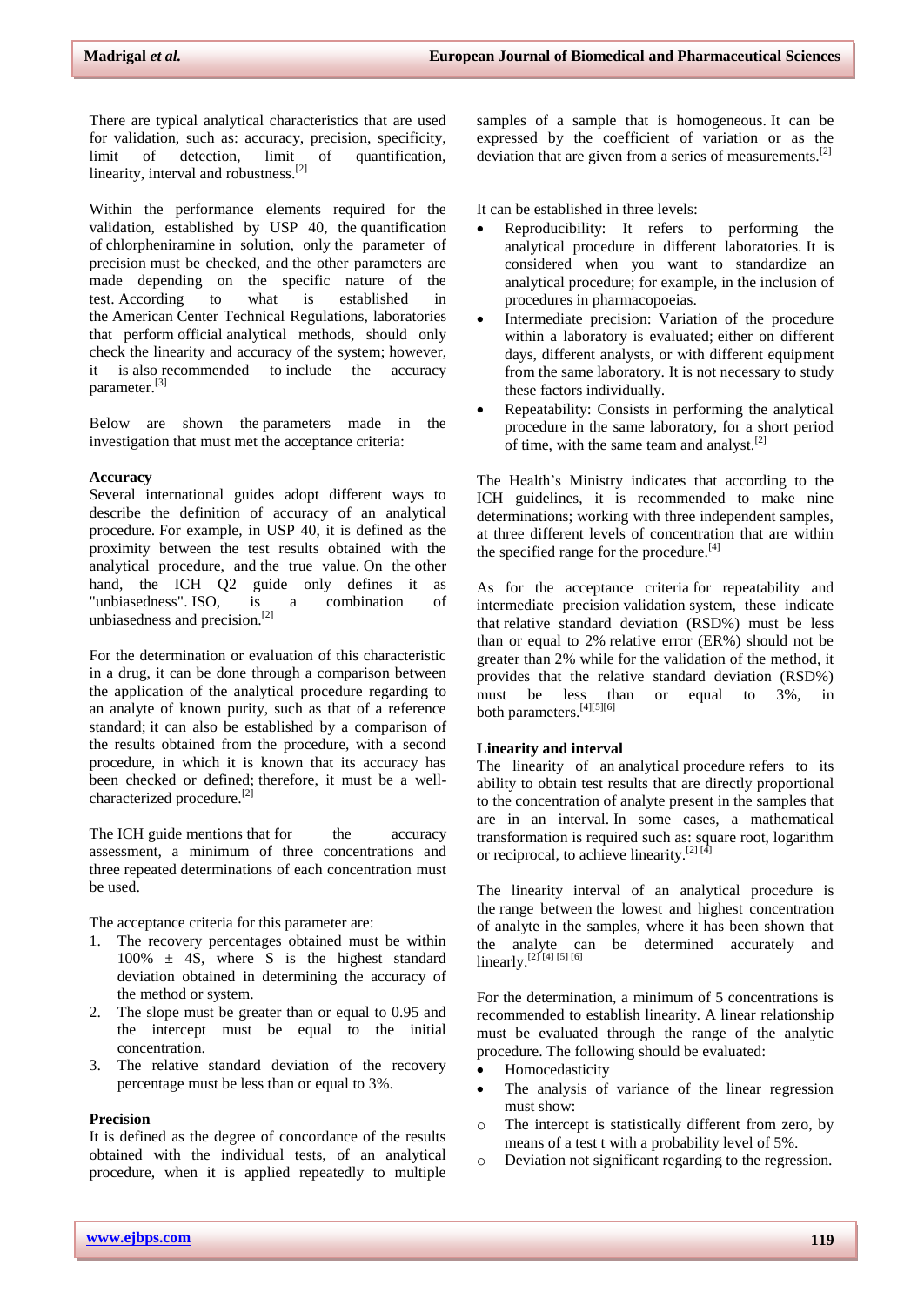The correlation coefficient (r) of the linear regression must be between 0.98 and 1.00; and the coefficient of determination  $(r^2)$  of each of the curves must be greater than or equal to 0.9950.

Random distribution of residues, systematic trends that are indicative of non-linearity should not be observed.<sup>[4]</sup> [5] [6]

# **2. MATERIALS AND METHODS**

# **Equipment instruments**

- UV-
- Vis Thermo Spectrophotometer Scientific Genesys.
- Ohaus Pioneer analytical balance.
- Branson 3510 ultrasonic bath.
- pHmeter Thermo Scientific Orion 5 Star.
- Fridge.

# **Laboratory materials**

- Quartz cuvette
- **Droppers**
- Stirring tablet.
- Mortar and pistil.
- Wash bottle.
- Manual agitator.
- Gauged balls of: 25,100 and 500 mL.
- Beakers of different capacities.
- Test tubes of different capacities.
- Volumetric pipettes of: 1, 2, 3, 4 and 5 mL.
- Graduated pipette of 10 mL.
- Spatula.
- Foil.
- Syringes
- Naylon filters of 0.45  $u$  m.
- Separator funnel.
- Paper towels.
- Filter paper.

#### **Reactives**

- Hydrochloric acid, lot K-48348717640, EMD Millipore Corporation.
- Sodium hydroxide, lot 2505-06, Químicos Arvi SA
- Monobasic potassium phosphate, lot X28C01. Laboratorios Quimar
- Sodium acetate trihydrate, lot Q-ASTO91116, Laboratorios Quimar.
- Glacial acetic acid, lot Q-CDH640816, Laboratorios Quimar.
- Distilled water.

# **Drugs**

- Chlorpheniramine maleate, reference standard 98.5% purity. Merck.
- Chloro- trimeton ® tablets, reference product, lot 27445, Schering Plow.
- Chlorpheniramine tablets generic, lot 188049, Raven

#### **Preparation of mediums of dissolution**

# **0.2M hydrochloric acid buffer solution at pH 1.20 ± 0.05**

# **Procedure**

- 1. Dilute 400 mL of the 2M hydrochloric acid solution with a sufficient amount of distilled water, to obtain 4 L of 0.2 M hydrochloric acid.
- 2. Stir and mix the previous solution and adjust the pH to  $1.20 \pm 0.05$ , if necessary, with 2M sodium hydroxide or 2M hydrochloric acid.

#### **Phosphate buffer solution at pH 6.80 ± 0.05 Procedure**

- 1. Weigh 27.22 g of potassium phosphate monobasic and dissolve in 1 L of distilled water.
- 2. Add to the mixture, 448 mL of 0.2 M sodium hydroxide.
- 3. Add enough distilled water to obtain a volume of 4 L.
- 4. Mix and adjust the pH to  $6.80 \pm 0.05$ , either with 2M sodium hydroxide or 2M hydrochloric acid.

# Acetates buffer at pH  $4.50 \pm 0.05$

#### **Procedure**

- 1. Weigh 11.96 g of sodium acetate trihydrate and place it in a 4 L beaker.
- 2. Add 56 mL of acetic acid (prepare in beaker, 6.76 mL of glacial acetic acid and add distilled water to obtain 56 mL).
- 3. Add the previous mix to the beaker.
- 4. Add enough beaker of distilled water to the beaker to prepare 4 L; then mix.
- 5. Adjust the pH if necessary to  $4.50 \pm 0.05$ , with 2N acetic acid or 2M sodium hydroxide solution.

### **Preparation** of the calibration **curve pattern Chlorpheniramine**

- 1. Weigh exactly 25 mg of standard chlorpheniramine and place it in a 500 mL graduated balloon.
- 2. Add 100 mL of diluent (either the buffer solution of hydrochloric acid at pH  $1.20 \pm 0.05$ , the phosphate buffer solution at pH  $6.80 \pm 0.05$  or the acetate buffer at pH  $4.50 \pm 0.05$ ).
- 3. Place the balloon in an ultrasonic bath for 5 minutes and then allow to cool to room temperature.
- 4. Add diluent up to the capacity mark and mix. A stock solution of 50 μg / mL of standard chlorpheniramine will be obtained.
- 5. Cover the graduated ball with aluminum foil and store it in the refrigerator.
- 6. The following aliquots will be taken, from the stock solution of 50 μg / mL: 1, 2, 3, 4, 5,6 and 7 mL. Place each aliquot in a 25 mL graduated balloon.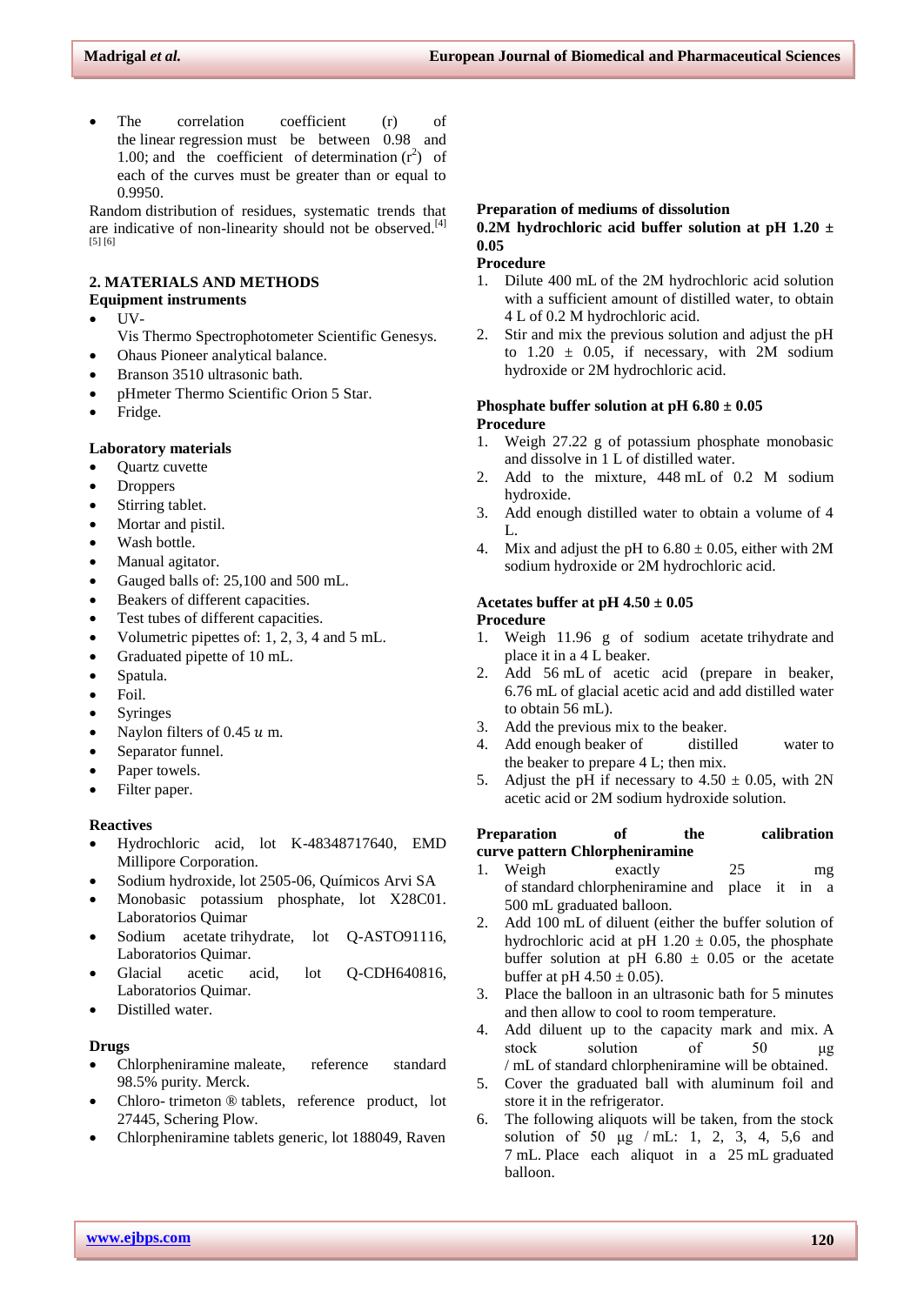7. Bring the capacity mark with the diluent and mix. Concentrations of: 2, 4, 6, 8, 10, 12 and 14 μg / mL will be obtained.

**3. RESULTS AND DISCUSSION Validation of the analytical method Validation of the system in Hydrochloric acid**



**Figure 1: Calibration curve for the evaluation of the linearity of the Chlorpheniramine in HCl system**.

In the previous figure, a linear behavior was observed within the concentration range used from 2 to 14 μg / mL, from the preparation of the 3 calibration curves of each of the mother solutions, and with this the linearity of the system was statistically analyzed.

Through the Hartley test an  $F_{\text{max}}$  (28.00) lower than the  $_{critical}$  F (333.00) was obtained, this shows that there is no significant difference between the variances, which translates into homoscedasticity; this allows to apply the analysis of variance of the linear regression, through Microsoft Office Excel 2016, and which is shown in table 1.

|  |  |  |  |  | Table 1: Results obtained with the variance's analysis of the linear regression. |  |
|--|--|--|--|--|----------------------------------------------------------------------------------|--|
|  |  |  |  |  |                                                                                  |  |

| <b>Parameter</b>                     | Value obtained |
|--------------------------------------|----------------|
| Slope $(m)$                          | 0,0215         |
| Intercept $(b)$                      | 0.0015         |
| Correlation coefficient (r)          | 0.9997         |
| Coefficient of determination $(r^2)$ | 0.9999         |
| Typical error of the slope           | 0.000068713    |
| Typical intercept error              | 0,000615866    |

Source: experimental data.

To the variance analysis of the linear regression (table 1), a student T test was performed; with a confidence level of 95%, it was established that statistically, the intercept is different to zero and that the slope is statistically equal to one. At the same time, Fisher's F

test, with a confidence level of 95%, indicates that there is no deviation that is statistically significant with respect to the linear regression. It is also true that the correlation coefficient is between 0.98 and 1.00; and that the coefficient of determination is greater than 0.9950.



**Figure 2: Analysis of system residuals in HCl.**

Source: self-obtained.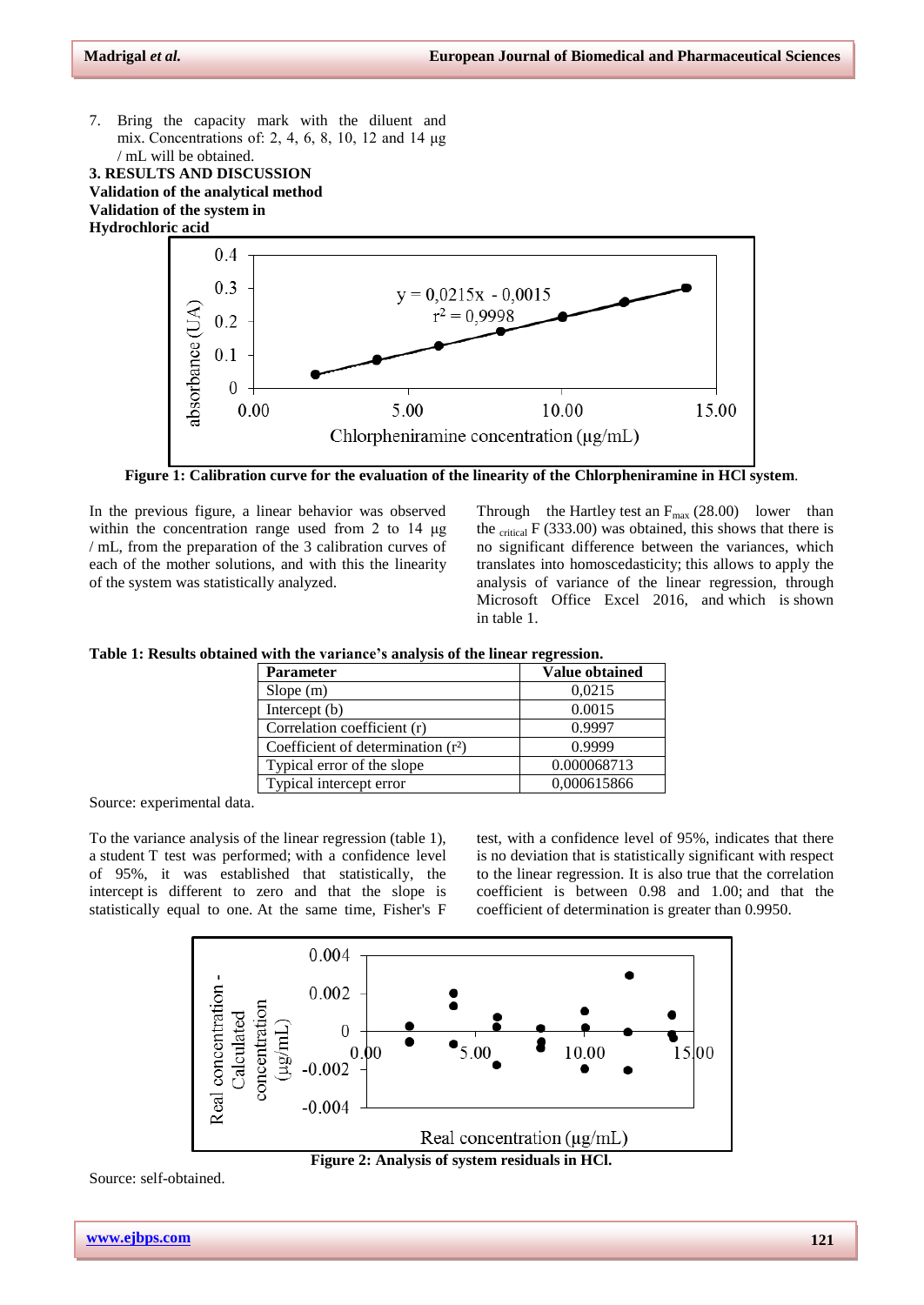The precision of the system was established in two levels: repeatability and intermediate precision.

**Accuracy of the system**

Figure 2 shows a random distribution of the residues. No systematic trends are observed, which are indicative of non-linearity. With the confirmation of all the acceptance criteria set forth above, the linearity of the system in HCl is confirmed.

# **Table 2: Repeatability of the system in HCl.**

| <b>Concentration</b> | $\overline{\phantom{a}}$<br>Sample No. | <b>Measurement</b> | % Relative | Average    | <b>Standard</b>  | % Relative         |  |
|----------------------|----------------------------------------|--------------------|------------|------------|------------------|--------------------|--|
| $(\mu g / mL)$       |                                        | <b>ABS</b>         | error      | <b>ABS</b> | <b>Deviation</b> | standard deviation |  |
| 4                    |                                        | 0.085              | $-0,3195$  | 0,084      | 0.03             | 0.67               |  |
| 4                    |                                        | 0.084              | 0.8426     | 0.084      | 0.03             | 0.67               |  |
|                      |                                        | 0.084              | 0.8426     | 0.084      | 0.03             | 0.67               |  |
| 8                    |                                        | 0.171              | $-0.1369$  | 0.171      | 0.03             | 0.34               |  |
| 8                    |                                        | 0.171              | $-0.1369$  | 0.171      | 0.03             | 0.34               |  |
| 8                    |                                        | 0.170              | 0.4441     | 0.171      | 0.03             | 0.34               |  |
| 12                   |                                        | 0.257              | $-0.0761$  | 0.257      | 0.03             | 0.22               |  |
| 12                   | ◠                                      | 0.257              | $-0.0761$  | 0.257      | 0.03             | 0.22               |  |
| 12                   |                                        | 0,258              | $-0.4634$  | 0.257      | 0.03             | 0.22               |  |

Source: experimental data

The following criteria are met: that the percentage of relative standard deviation (DSR%) is less than or equal to 2%, and that the relative error (ER%) is not greater than 2%.

#### **Table 3: Intermediate accuracy of the system in HCl.**

| <b>Concentration</b> |                             | <b>Measurement</b> | % Relative | Average    | <b>Standard</b>  | % Relative         |  |
|----------------------|-----------------------------|--------------------|------------|------------|------------------|--------------------|--|
| $(\mu g / mL)$       | Day                         | <b>ABS</b>         | error      | <b>ABS</b> | <b>Deviation</b> | standard deviation |  |
| 8                    |                             | 0,172              | 0.5453     | 0.171      | 0.05             | 0.62               |  |
| 8                    |                             | 0.173              | $-0.0379$  | 0.171      | 0.05             | 0.62               |  |
| 8                    |                             | 0.171              | 1.1286     | 0.171      | 0.05             | 0.62               |  |
| 8                    |                             | 0.170              | 1.712      | 0.171      | 0.05             | 0.62               |  |
| 8                    |                             | 0.171              | 1,1286     | 0.171      | 0.05             | 0.62               |  |
| 8                    |                             | 0,172              | 0.5453     | 0.171      | 0.05             | 0.62               |  |
| 8                    | $\overline{2}$              | 0.171              | 1.1286     | 0.170      | 0.05             | 0.62               |  |
| 8                    | ↑                           | 0.172              | 0.5453     | 0.170      | 0.05             | 0.62               |  |
| 8                    | $\mathcal{D}_{\mathcal{L}}$ | 0.170              | 1.712      | 0.170      | 0.05             | 0.62               |  |
| 8                    | $\mathfrak{D}$              | 0.171              | 1.1286     | 0.170      | 0.05             | 0.62               |  |
| 8                    | $\mathfrak{D}$              | 0,172              | 0,5453     | 0.170      | 0.05             | 0.62               |  |
| 8                    | $\mathfrak{D}$              | 0.173              | $-0.0379$  | 0.170      | 0.05             | 0.62               |  |

Source: experimental data.

The evaluation of the intermediate precision was carried out during 2 consecutive days and with 2 different analysts.

The acceptance criterion is met, which establishes that the relative standard deviation (DSR%) is less than or equal to 2%, and that the relative error (ER%) is not greater tha.

#### **Phosphate**



**Figure 3: Calibration curve for the evaluation of the linearity of the Chlorpheniramine in Phosphate system.**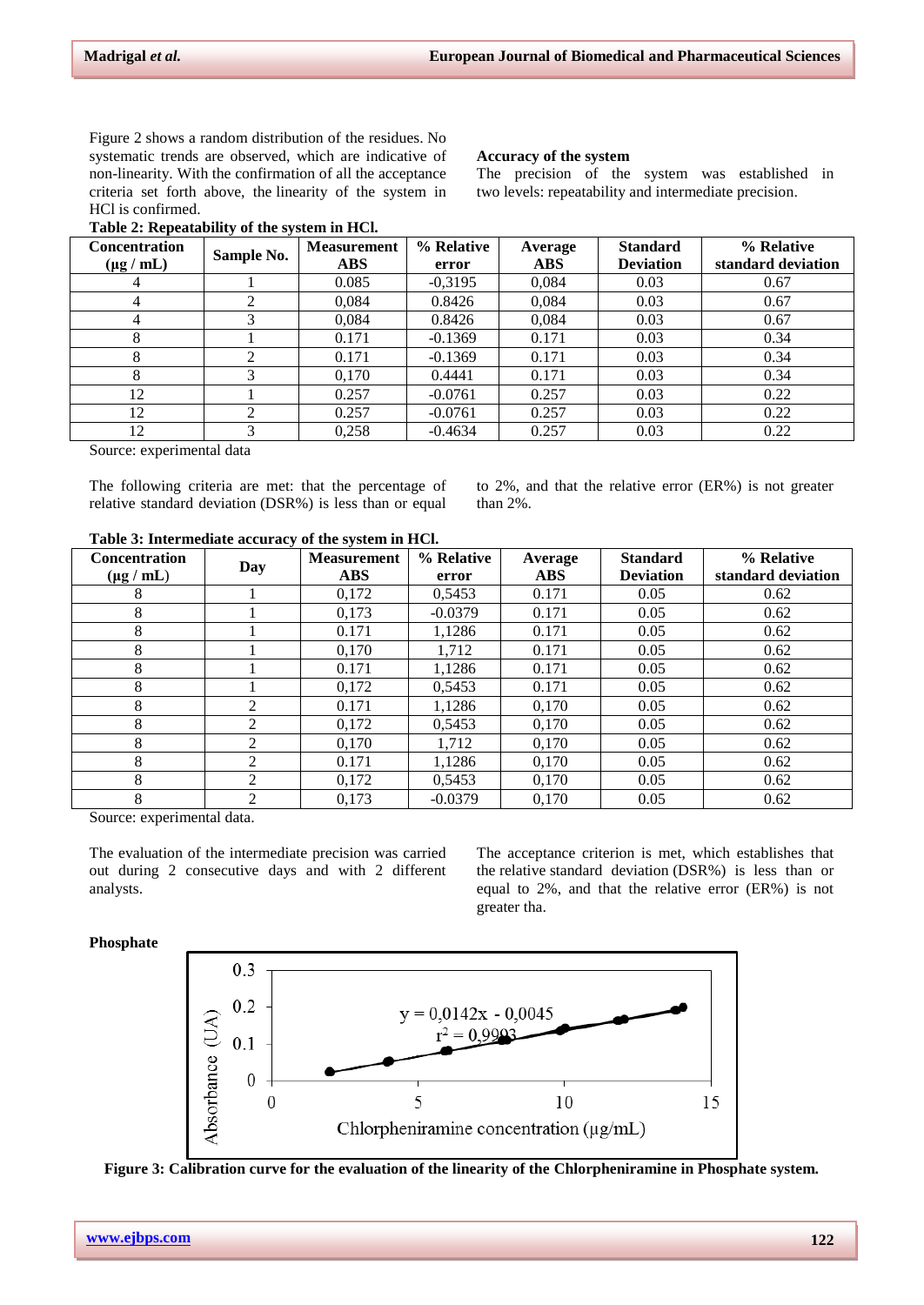In the previous figure, a linear behavior was observed within the concentration range from 2 to 14  $\mu$ g / mL, from the preparation of the 3 calibration curves of each of the mother solutions, and with this the linearity of the system was statistically analyzed.

Through the Hartley test an  $F_{\text{max}}$  (22.33) lower than the  $_{critical}$  F (333.00) was obtained, this shows that there is no significant difference between the variances, which translates into homoscedasticity; this allows to apply the analysis of variance of the linear regression, through Microsoft Office Excel 2016, and which is shown in table 4.

**Table 4: Results obtained with the analysis of variance of the linear regression.**

| <b>Parameter</b>                     | Value obtained |
|--------------------------------------|----------------|
| Slope(m)                             | 0,0142         |
| Intercept $(b)$                      | 0.0045         |
| Correlation coefficient (r)          | 0.9992         |
| Coefficient of determination $(r^2)$ | 0.9999         |
| Typical error of the slope           | 0.00008698     |
| Typical intercept error              | 0.0007726      |

Source: Experimental data.

To the variance analysis of the linear regression (table 4), a student T test was performed; with a confidence level of 95%, it was established that statistically, the intercept is different to zero and that the slope is statistically equal to one. At the same time, Fisher's F test, with a confidence level of 95%, indicates that there is no

deviation that is statistically significant with respect to the linear regression.

It is also true that the correlation coefficient is between 0.98 and 1.00; and that the coefficient of determination is greater than 0.9950.



**Figure 4: Analysis of system residuals in phosphate.**

In Figure 4 a random distribution of residues is observed. No systematic trends are observed, which are indicative of non-linearity.

**Precision of the system in phosphate**

The accuracy of the system was established in two levels: repeatability and intermediate precision.

With the confirmation of all the acceptance criteria discussed above, the linearity of the phosphate system is confirmed.

| <b>Concentration</b> |            | <b>Measurement</b> | % Relative | Average    | <b>Standard</b>  | % Relative         |
|----------------------|------------|--------------------|------------|------------|------------------|--------------------|
| $(\mu g / mL)$       | Sample No. | <b>ABS</b>         | error      | <b>ABS</b> | <b>Deviation</b> | standard deviation |
| 4                    |            | 0.051              | 1,2398     | 0.051      | 0.00             | 0.00               |
| 4                    |            | 0.051              | 1,2398     | 0.051      | 0.00             | 0.00               |
| 4                    |            | 0.051              | 1.2398     | 0.051      | 0.00             | 0.00               |
| 8                    |            | 0.108              | $-0.1717$  | 0.107      | 0.04             | 0,52               |
| 8                    |            | 0.107              | 0.7179     | 0.107      | 0.04             | 0,52               |
| 8                    |            | 0.107              | 0.7179     | 0.107      | 0.04             | 0,52               |
| 12                   |            | 0.162              | 1,138      | 0.164      | 0.12             | 1.03               |
| 12                   |            | 0.165              | $-0.6442$  | 0.164      | 0.12             | 1.03               |
| 12                   | 3          | 0.165              | $-0.6442$  | 0.164      | 0.12             | 1.03               |

**Table 5: Repeatability of the system in phosphate.**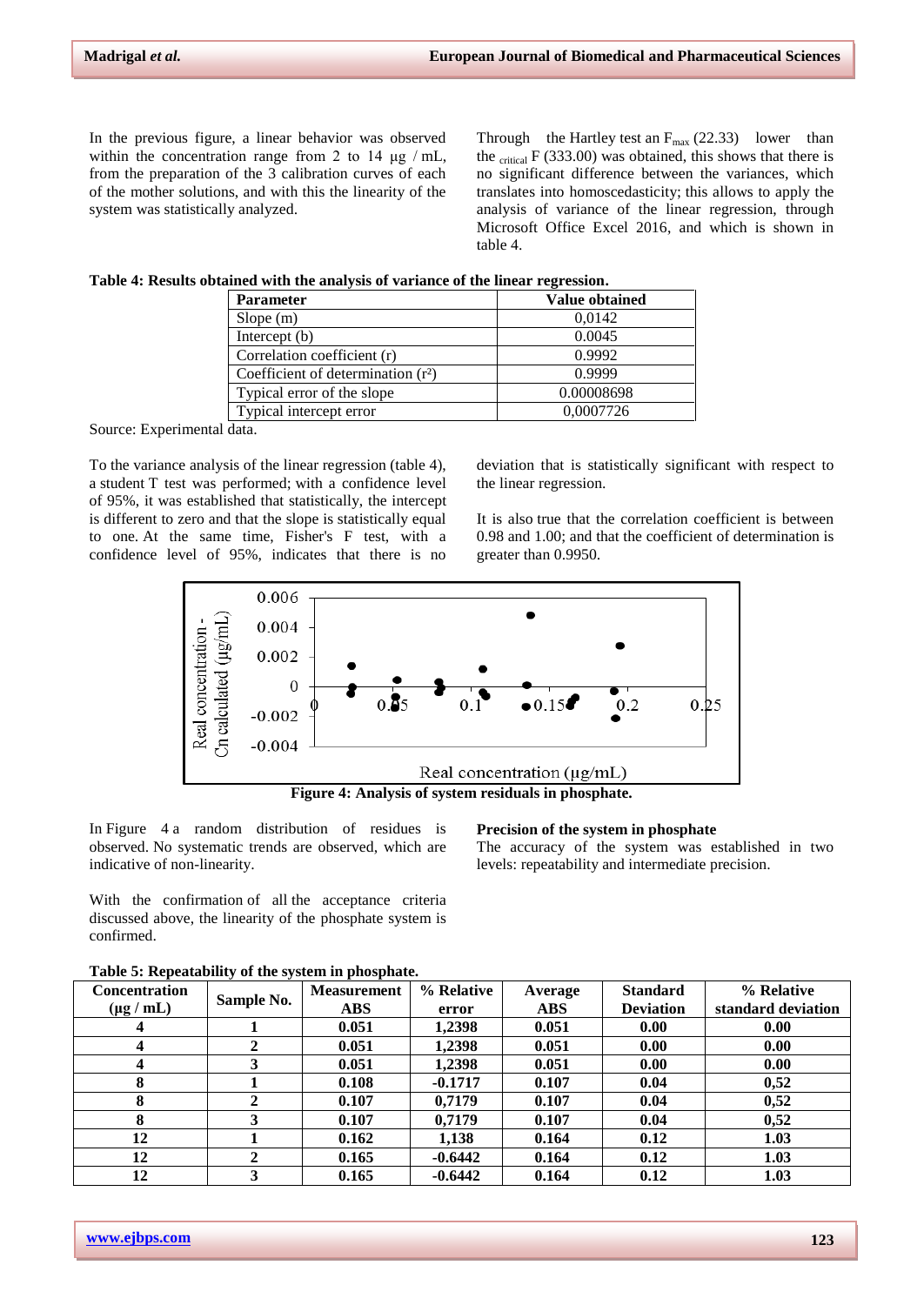Source: experimental data.

The following criteria are met: that the percentage of relative standard deviation (DSR%) is less than or equal to 2%, and that the relative error (ER%) is not greater than 2%.

| <b>Concentration</b> |              | <b>Measurement</b>  | % Relative | Average    | <b>Standard</b> | % Relative standard |
|----------------------|--------------|---------------------|------------|------------|-----------------|---------------------|
| $(\mu g / mL)$       | Day          | <b>ABS</b><br>error |            | <b>ABS</b> | deviation       | deviation           |
| 8                    |              | 0.11                | $-0.9668$  | 0.11       | 0.05            | 0.57                |
| 8                    |              | 0.111               | $-1.8728$  | 0.11       | 0.05            | 0.57                |
| 8                    |              | 0.109               | $-0.0607$  | 0.11       | 0.05            | 0.57                |
| 8                    |              | 0.11                | $-0.9668$  | 0.11       | 0.05            | 0.57                |
| 8                    |              | 0.11                | $-0.9668$  | 0.11       | 0.05            | 0.57                |
| 8                    |              | 0.11                | $-0.9668$  | 0.11       | 0.05            | 0.57                |
| 8                    | 2            | 0.11                | $-0.9668$  | 0.1102     | 0.05            | 0.67                |
| 8                    | 2            | 0.11                | $-0.9668$  | 0.1102     | 0.05            | 0.67                |
| 8                    | $\mathbf{2}$ | 0,111               | $-1.8728$  | 0.1102     | 0.05            | 0.67                |
| 8                    | 2            | 0.11                | $-0.9668$  | 0.1102     | 0.05            | 0.67                |
| 8                    | 2            | 0,111               | $-1,8728$  | 0.1102     | 0.05            | 0.67                |
| 8                    | 2            | 0.109               | $-0.0607$  | 0.1102     | 0.05            | 0.67                |

Source: experimental data.

The evaluation of the intermediate precision was carried out during 2 consecutive days and with 2 different analysts.

The acceptance criterion is met, which establishes that the relative standard deviation (DSR%) is less than or equal to 2%, and that the relative error (ER%) is not greater than 2%.



**Figure 5: Calibration curve for the evaluation of the linearity of the system of Chlorpheniramine in Acetate.**

In the previous figure, a linear behavior was observed within the concentration range used from 2 to 14 μg / mL, from the preparation of the 3 calibration curves of each of the mother solutions, and with this the linearity of the system was statistically analyzed. Through the Hartley test an  $F_{\text{max}}$  (3.00) lower than the Fcrítico was

obtained (333.00). This shows that there is no significant difference between the variances, which translates into homoscedasticity; this allows to apply the analysis of variance of the linear regression, through of Microsoft Office Excel 2016, and which is shown in table 7.

|  | Table 7: Results obtained with the analysis of variance of the linear regression. |  |  |  |  |  |
|--|-----------------------------------------------------------------------------------|--|--|--|--|--|
|  |                                                                                   |  |  |  |  |  |

| <b>Parameter</b>                     | <b>Value obtained</b> |
|--------------------------------------|-----------------------|
| Slope(m)                             | 0.0129                |
| Intercept (b)                        | 0.000007026           |
| Correlation coefficient (r)          | 0.9997                |
| Coefficient of determination $(r^2)$ | 0.9997                |
| Typical error of the slope           | 0.00005014            |
| Typical intercept error              | 0,00045127            |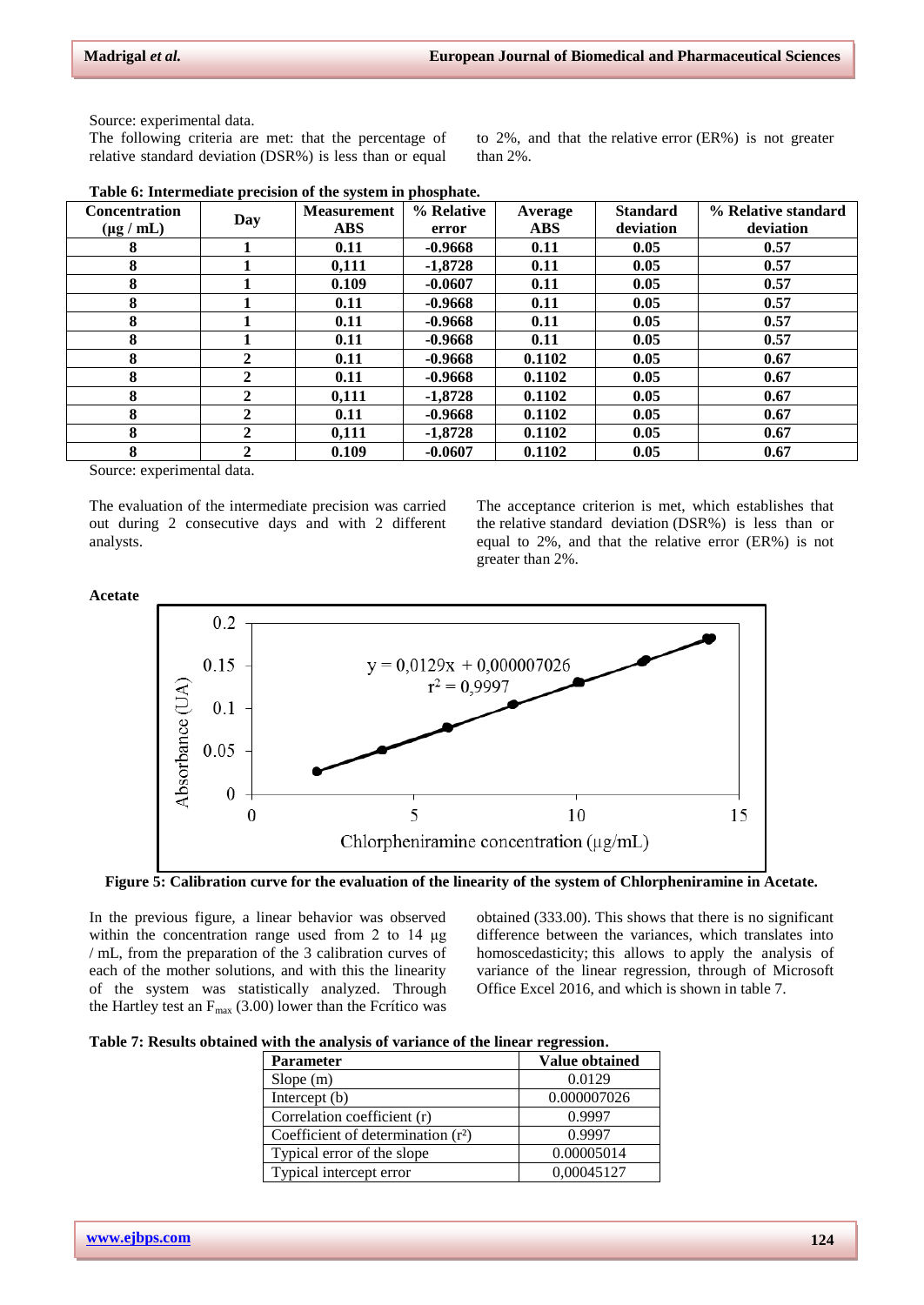Source: experimental data.

To the variance analysis of the linear regression (table 7), a T student test was performed; with a confidence level of 95%, it was established that statistically, the intercept is equal to zero and that the slope is statistically equal to one. At the same time, Fisher's F test, with a confidence level of 95%, indicates that there is no deviation that is

statistically significant with respect to the linear regression.

It is also true that the correlation coefficient is between 0.98 and 1.00; and that the coefficient of determination is greater than 0.9950.





Source: Self-obtained.

Figure 6 shows a random distribution of the residues. No systematic trends are observed, which are indicative of non-linearity.

## **Accuracy of the system in acetate**

The precision of the system was established in two levels: repeatability and intermediate precision.

With the confirmation of all the acceptance criteria stated above, the linearity of the system in acetate is confirmed.

| <b>Concentration</b> | Sample No. | <b>Measurement</b> | % Relative | Average    | <b>Standard</b> | % Relative         |
|----------------------|------------|--------------------|------------|------------|-----------------|--------------------|
| $(\mu g / mL)$       |            | <b>ABS</b>         | error      | <b>ABS</b> | deviation       | standard deviation |
|                      |            | 0.053              | $-1.4742$  | 0.0523     | 0.04            | 1.12               |
| 4                    |            | 0.052              | 0.4389     | 0,0523     | 0.04            | 1.12               |
| 4                    |            | 0.052              | 0.4389     | 0,0523     | 0.04            | 1.12               |
| 8                    |            | 0.105              | $-0.4766$  | 0.1047     | 0.04            | 0.55               |
| 8                    |            | 0.104              | 0.4799     | 0.1047     | 0.04            | 0.55               |
| 8                    |            | 0.105              | $-0.4766$  | 0.1047     | 0.04            | 0.55               |
| 12                   |            | 0.156              | 0.4935     | 0,1563     | 0.04            | 0.37               |
| 12                   |            | 0.157              | $-0.1441$  | 0,1563     | 0.04            | 0.37               |
| 12                   |            | 0.156              | 0.4935     | 0,1563     | 0.04            | 0.37               |

#### **Table 8: Repeatability of the system in acetate.**

Source: experimental data.

The following criteria are met: that the percentage of relative standard deviation (DSR%) is less than or equal to 2%, and that the relative error (ER%) is not greater than 2%.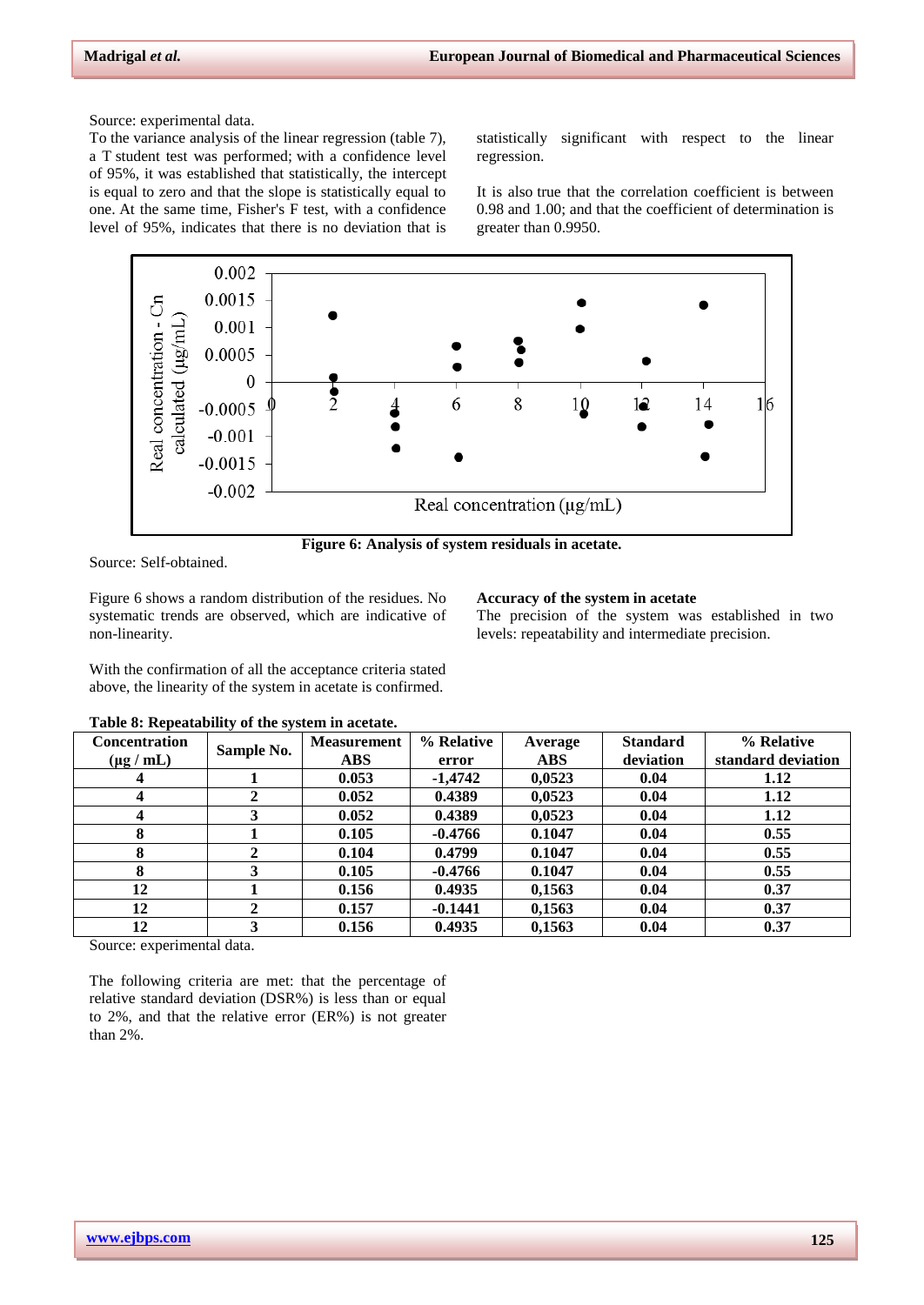| <b>Concentration</b> |     | <b>Measurement</b> | % Relative | Average    | <b>Standard</b> | % Relative standard |
|----------------------|-----|--------------------|------------|------------|-----------------|---------------------|
| $(\mu g / mL)$       | Day | <b>ABS</b>         | error      | <b>ABS</b> | deviation       | deviation           |
| 8                    |     | 0.105              | $-1.5814$  | 0.1042     | 0.0763          | 0.9439              |
| 8                    |     | 0.103              | 0.3536     | 0.1042     | 0.0763          | 0.9439              |
| 8                    |     | 0.104              | $-0.6139$  | 0.1042     | 0.0763          | 0.9439              |
| 8                    |     | 0.105              | $-1.5814$  | 0.1042     | 0.0763          | 0.9439              |
| 8                    |     | 0.103              | 0.3536     | 0.1042     | 0.0763          | 0.9439              |
| 8                    |     | 0.105              | $-1.5814$  | 0.1042     | 0.0763          | 0.9439              |
| 8                    | 2   | 0.104              | $-0.6139$  | 0.1043     | 0.0633          | 0.7826              |
| 8                    | 2   | 0.105              | $-1.5814$  | 0.1043     | 0.0633          | 0.7826              |
| 8                    | 2   | 0.103              | 0.3536     | 0.1043     | 0.0633          | 0.7826              |
| 8                    | 2   | 0.105              | $-1.5814$  | 0.1043     | 0,0633          | 0.7826              |
| 8                    | 2   | 0.104              | $-0.6139$  | 0.1043     | 0,0633          | 0.7826              |
| 8                    | 2   | 0.105              | $-1.5814$  | 0.1043     | 0.0633          | 0.7826              |

**Table 9: Intermediate precision of the system in acetate.**

Source: experimental data.

The evaluation of the intermediate precision was carried out during 2 consecutive days and with 2 different analysts.

The acceptance criterion is met, which establishes that the relative standard deviation (DSR%) is less than or equal to 2%, and that the relative error (ER%) is not greater than 2%.

## **Validation of the method in Hydrochloric acid**



**Figure 7: Calibration curve for the evaluation of the linearity of the method in Chlorpheniramine tablets of 4mg in HCl.**

In the previous figure, a linear behavior of the method is observed, within the concentration range of 2 to 14 μg / mL, of the triplicate preparation of powder solutions of Chlorotronetone ® tablets of 4 mg, a which is added standard. With this, the linearity of the system was analyzed statistically.

Through the Hartley test, an Fmax (19.00) lower than the Fcrítico (333.00) was obtained, this shows that there is no significant difference between the variances, which translates into homoscedasticity; this allows to apply the analysis of variance of the linear regression, through Microsoft Office Excel 2016, and which is shown in table 10.

| Table 10: Results obtained with the analysis of variance of the linear regression. |  |  |  |  |  |  |  |
|------------------------------------------------------------------------------------|--|--|--|--|--|--|--|
|------------------------------------------------------------------------------------|--|--|--|--|--|--|--|

| <b>Parameter</b>                     | Value obtained |
|--------------------------------------|----------------|
| Slope(m)                             | 0.0172         |
| Intercept (b)                        | 0,0106         |
| Correlation coefficient (r)          | 0.9997         |
| Coefficient of determination $(r^2)$ | 0.9997         |
| Typical error of the slope           | 0.00006567     |
| Typical intercept error              | 0,0005856      |

Source: experimental data.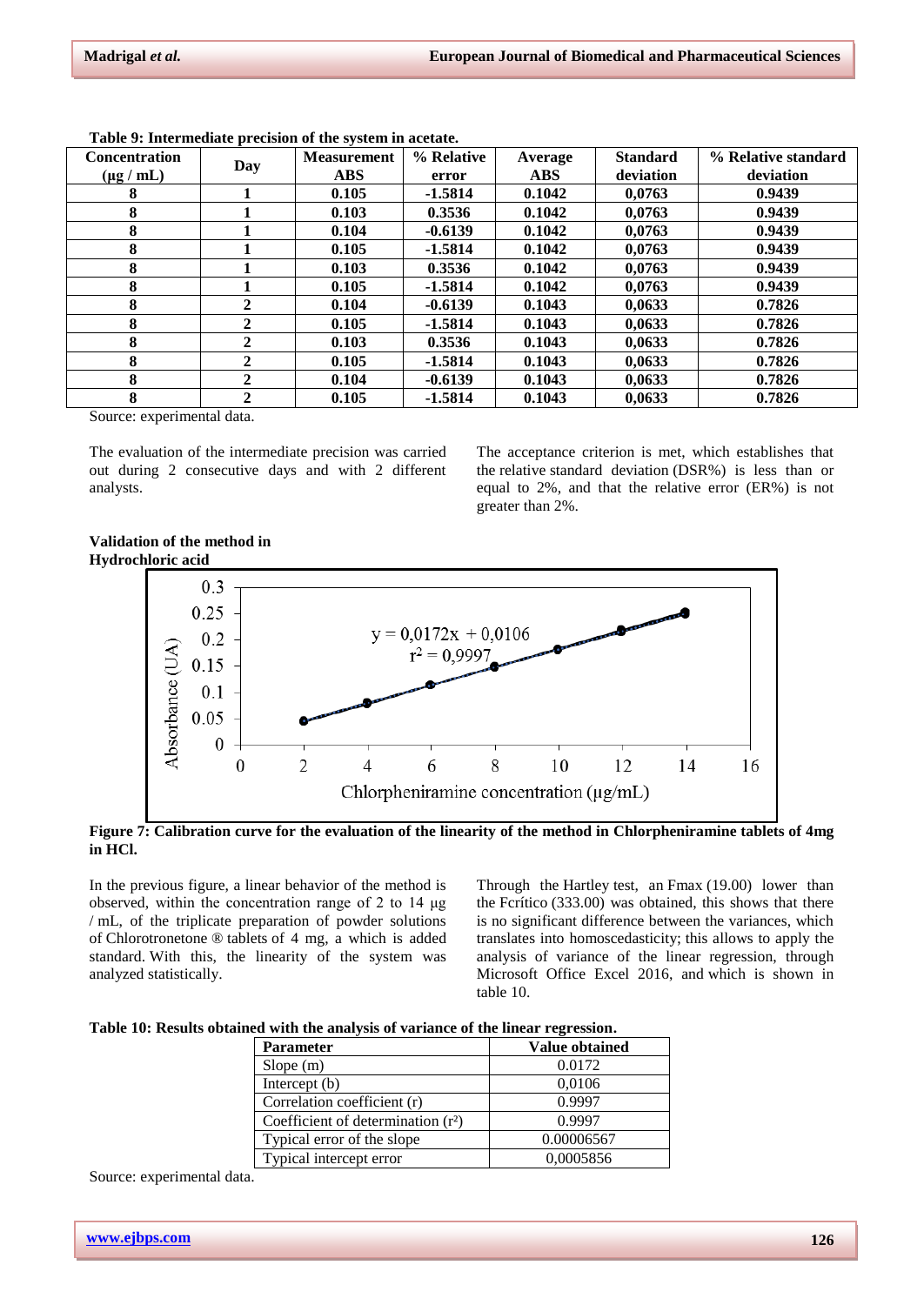To the variance analysis of the linear regression (table 10), a student T test was performed; with a confidence level of 95%, it was established that statistically, the intercept is different to zero and that the slope is statistically equal to one. At the same time, Fisher's F test, with a confidence level of 95%, indicates that there is no deviation that is statistically significant with respect to the linear regression.

It is also true that the correlation coefficient is between 0.98 and 1.00; and that the coefficient of determination is greater than 0.9950.



Source: Self-obtained.

Figure 8 shows a random distribution of the residues. No systematic trends are observed, which are indicative of non-linearity.

With the confirmation of all the acceptance criteria stated above, the linearity of the method in HCl is confirmed.

#### **Accuracy of the method in HCl**

The accuracy of the method was determined by the triplicate preparation of three solutions of known concentration  $(4, 8 \text{ and } 12 \text{ µg} / \text{mL})$  by means of the proposed method. Subsequently, these samples were enriched with the addition of standard; this in order to obtain the percentages of recovery shown below.

|  |  | Table 11: Accuracy of the method by addition of standard. |
|--|--|-----------------------------------------------------------|
|--|--|-----------------------------------------------------------|

| Concentration (µg | Sample No.     | <b>Real total mass</b> | <b>Calculated total</b>   | <b>Recovery</b> |
|-------------------|----------------|------------------------|---------------------------|-----------------|
| /mL)              |                | $(\mu g)$              | mass $(\mu g)$            | percentage%     |
| 4                 |                | 100.01                 | 100.53                    | 100.53          |
| 4                 | 2              | 99.90                  | 101.70                    | 101,80          |
| 4                 | 3              | 99.90                  | 99.37                     | 99.47           |
| 8                 |                | 199.30                 | 200.57                    | 100.64          |
| 8                 | $\overline{c}$ | 199,19                 | 202.90                    | 101,86          |
| 8                 | 3              | 199,19                 | 199.41                    | 100.11          |
| 12                |                | 298.58                 | 300.61                    | 100.68          |
| 12                | 2              | 298.48                 | 304.10                    | 101,88          |
| 12                | 3              | 298.48                 | 299.44                    | 100.32          |
|                   |                |                        | Average                   | 100.81          |
|                   |                |                        | Max.                      | 101,88          |
|                   |                |                        | Min.                      | 99.47           |
|                   |                |                        | <b>Standard deviation</b> | 0,0935          |
|                   |                |                        | <b>DSR</b>                | 1,8289          |

Source: experimental data.

The results obtained previously, show that the percentage obtained of the analyte in the sample, is within the range that specifies the acceptance criterion, which is in this case, between 97 and 103%. Therefore, this criterion is satisfactorily fulfilled. Likewise, the relative standard deviation of the recovery percentage is below 3%, which is also in accordance with the acceptance criterion.

In the following figure, the total amount found against the added amount was plotted. It is observed that the slope obtained is greater than or equal to 0.95, and the intercept close to the initial concentration (50 μg / mL). In this way, the last acceptance criterion for the accuracy of the method by addition of standard is met.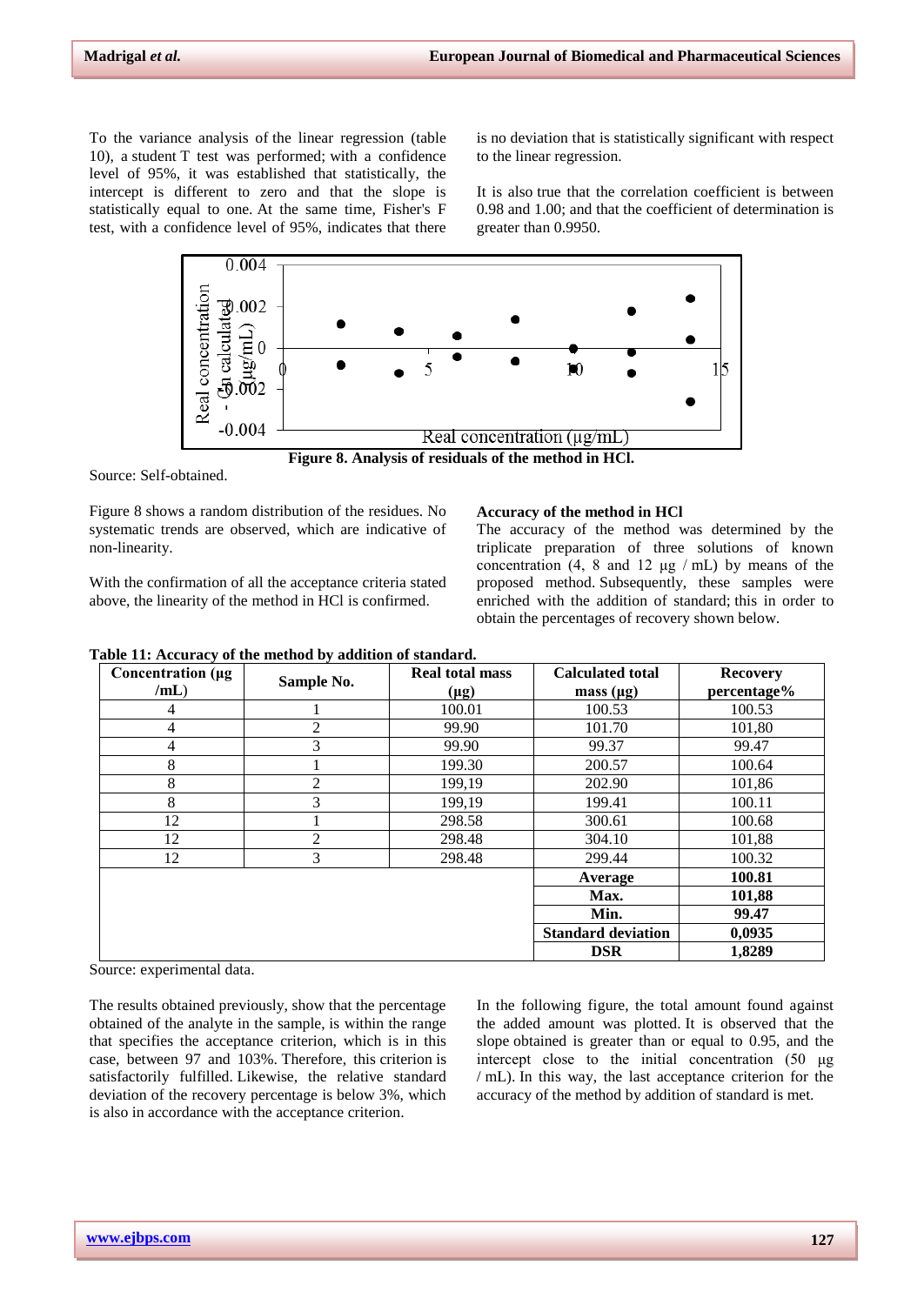

**Figure 9: Correlation between the amount of chlorpheniramine found in the sample and the added amount. Accuracy of the method in HCl.**

The precision of the method was evaluated in two levels: repeatability and intermediate precision. The results of each are as follows:

| Table 12: Repeatability of the method in HCl. |
|-----------------------------------------------|
|-----------------------------------------------|

| <b>Concentration</b> |            | <b>Measurement</b> | % Relative | Average    | <b>Standard</b> | % Relative standard |
|----------------------|------------|--------------------|------------|------------|-----------------|---------------------|
| $(\mu g / mL)$       | Sample No. | <b>ABS</b>         | error      | <b>ABS</b> | deviation       | deviation           |
| 4                    |            | 0.087              | $-1,2572$  | 0.0867     | 0.03            | 0.67                |
| 4                    | ◠          | 0.087              | $-1,2572$  | 0,0867     | 0.03            | 0.67                |
| 4                    |            | 0.086              | $-0.0856$  | 0,0867     | 0.03            | 0.67                |
| 8                    |            | 0.173              | $-1.0059$  | 0.1733     | 0.03            | 0.33                |
| 8                    | ◠          | 0,173              | $-1.0059$  | 0,1733     | 0.03            | 0.33                |
| 8                    |            | 0.174              | $-1.5917$  | 0,1733     | 0.03            | 0.33                |
| 12                   |            | 0.259              | $-0.9221$  | 0,2593     | 0.03            | 0.22                |
| 12                   | ◠          | 0,260              | $-1,3127$  | 0,2593     | 0.03            | 0.22                |
| 12                   |            | 0.259              | $-0.9221$  | 0,2593     | 0.03            | 0.22                |

Source: experimental data.

The results obtained from the relative standard deviation (DSR%), show that all of them meet the criterion of acceptance of repeatability of the method, since they are all below 3%.

| <b>Concentration</b><br>$(\mu g / mL)$ | Day | <b>Measurement</b><br><b>ABS</b> | % Relative<br>error | Average<br><b>ABS</b> | <b>Standard</b><br>deviation | % Relative standard<br>deviation |
|----------------------------------------|-----|----------------------------------|---------------------|-----------------------|------------------------------|----------------------------------|
| 8                                      |     | 0.171                            | 0.5459              | 0,1723                | 0.04                         | 0.48                             |
| 8                                      |     | 0.173                            | $-0.6211$           | 0.1723                | 0.04                         | 0.48                             |
| 8                                      |     | 0.172                            | $-0.0376$           | 0,1723                | 0.04                         | 0.48                             |
| 8                                      |     | 0.173                            | $-0.6211$           | 0,1723                | 0.04                         | 0.48                             |
| 8                                      |     | 0,172                            | $-0.0376$           | 0.1723                | 0.04                         | 0.48                             |
| 8                                      |     | 0.173                            | $-0.6211$           | 0,1723                | 0.04                         | 0.48                             |
| 8                                      | 2   | 0,172                            | $-0.0376$           | 0,1715                | 0.03                         | 0.32                             |
| 8                                      | ↑   | 0,172                            | $-0.0376$           | 0.1715                | 0.03                         | 0.32                             |
| 8                                      | ∍   | 0.172                            | $-0.0376$           | 0,1715                | 0.03                         | 0.32                             |
| 8                                      | 2   | 0.171                            | 0.5459              | 0,1715                | 0.03                         | 0.32                             |
| 8                                      | ↑   | 0.171                            | 0.5459              | 0.1715                | 0.03                         | 0.32                             |
| 8                                      | C   | 0.171                            | 0.5459              | 0.1715                | 0.03                         | 0.32                             |

**Table 13: Intermediate precision of the method in HCl.**

Source: experimental data.

The evaluation of the intermediate precision was carried out during 2 consecutive days and with 2 different analysts.

The results obtained from the relative standard deviation (DSR%), show that all of them meet the criterion of acceptance of intermediate precision of the method, since they are all below 3%.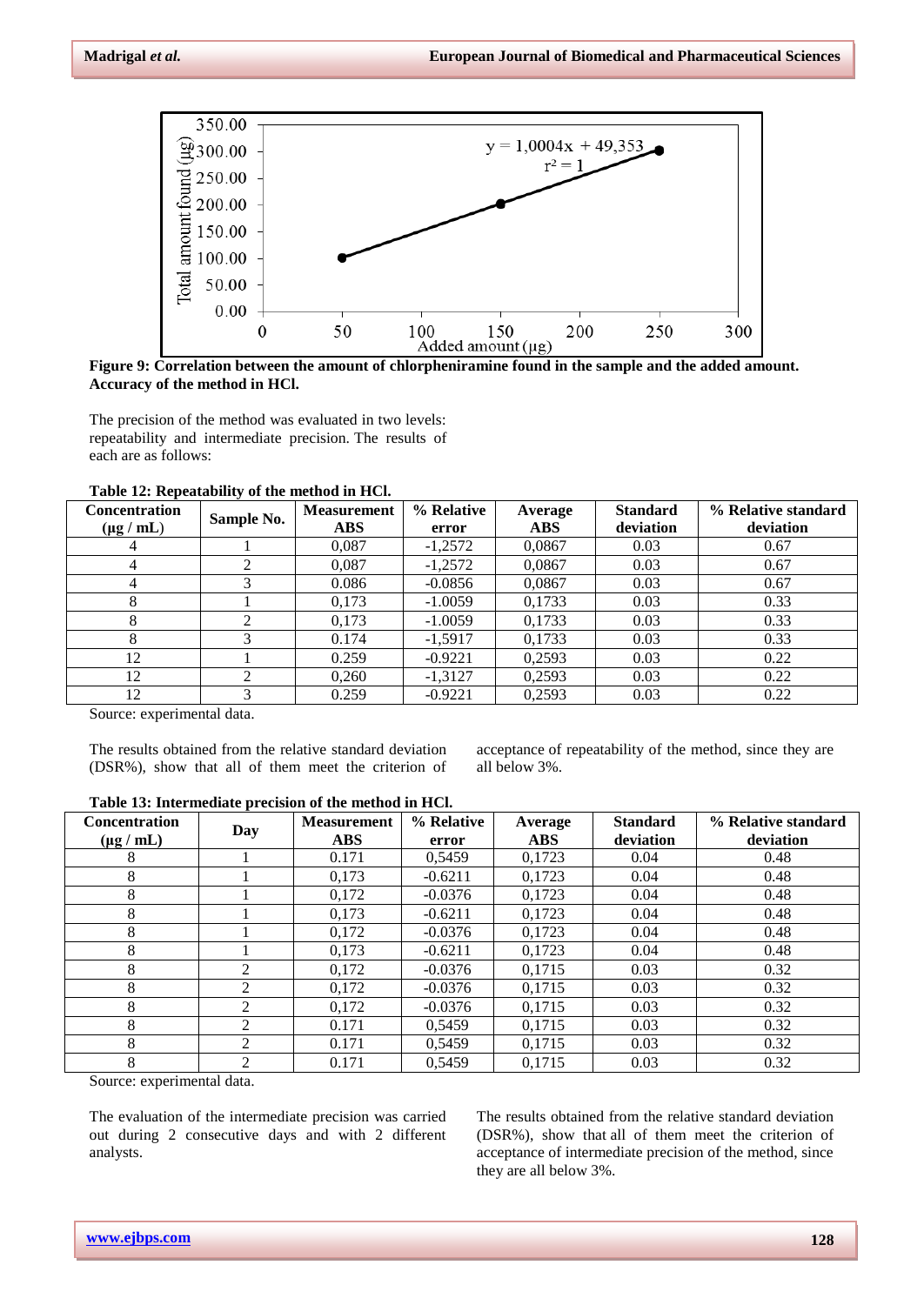**Phosphate**



**Figure 10: Calibration curve for the evaluation of the linearity of the method of Chlorpheniramine tablets of 4mg in Phosphate.**

In the previous figure, a linear behavior of the method is observed, within the concentration range of 2 to 14 μg / mL, by means of the triplicate preparation of powder solutions of Chlorotronetone ® tablets of 4 mg, a which is added standard. With this, the linearity of the system was analyzed statistically.

Through the Hartley test, an  $F_{\text{max}}$  was obtained (3.00) lower than the  $_{critical} F (333.00)$  this shows that there is no significant difference between the variances, which translates into homoscedasticity; this allows to apply the analysis of variance of the linear regression, through Microsoft Office Excel 2016, and which is shown in table 14.

|  |  |  |  | Table 14: Results obtained with the analysis of variance of the linear regression. |  |  |
|--|--|--|--|------------------------------------------------------------------------------------|--|--|
|  |  |  |  |                                                                                    |  |  |

| <b>Parameter</b>                     | <b>Value obtained</b> |
|--------------------------------------|-----------------------|
| Slope(m)                             | 0.0141                |
| Intercept $(b)$                      | 0.0026                |
| Correlation coefficient (r)          | 0.9999                |
| Coefficient of determination $(r^2)$ | 0.9999                |
| Typical error of the slope           | 0.00004758            |
| Typical intercept error              | 0.0004225             |

Source: experimental data.

To the variance analysis of the linear regression (table 14), a student T test was performed; with a confidence level of 95%, it was established that statistically, the intercept is different to zero and that the slope is statistically equal to one. At the same time, Fisher's F test, with a confidence level of 95%, indicates that there

is no deviation that is statistically significant with respect to the linear regression.

It is also true that the correlation coefficient is between 0.98 and 1.00; and that the coefficient of determination is greater than 0.9950.





Source: Self-obtained.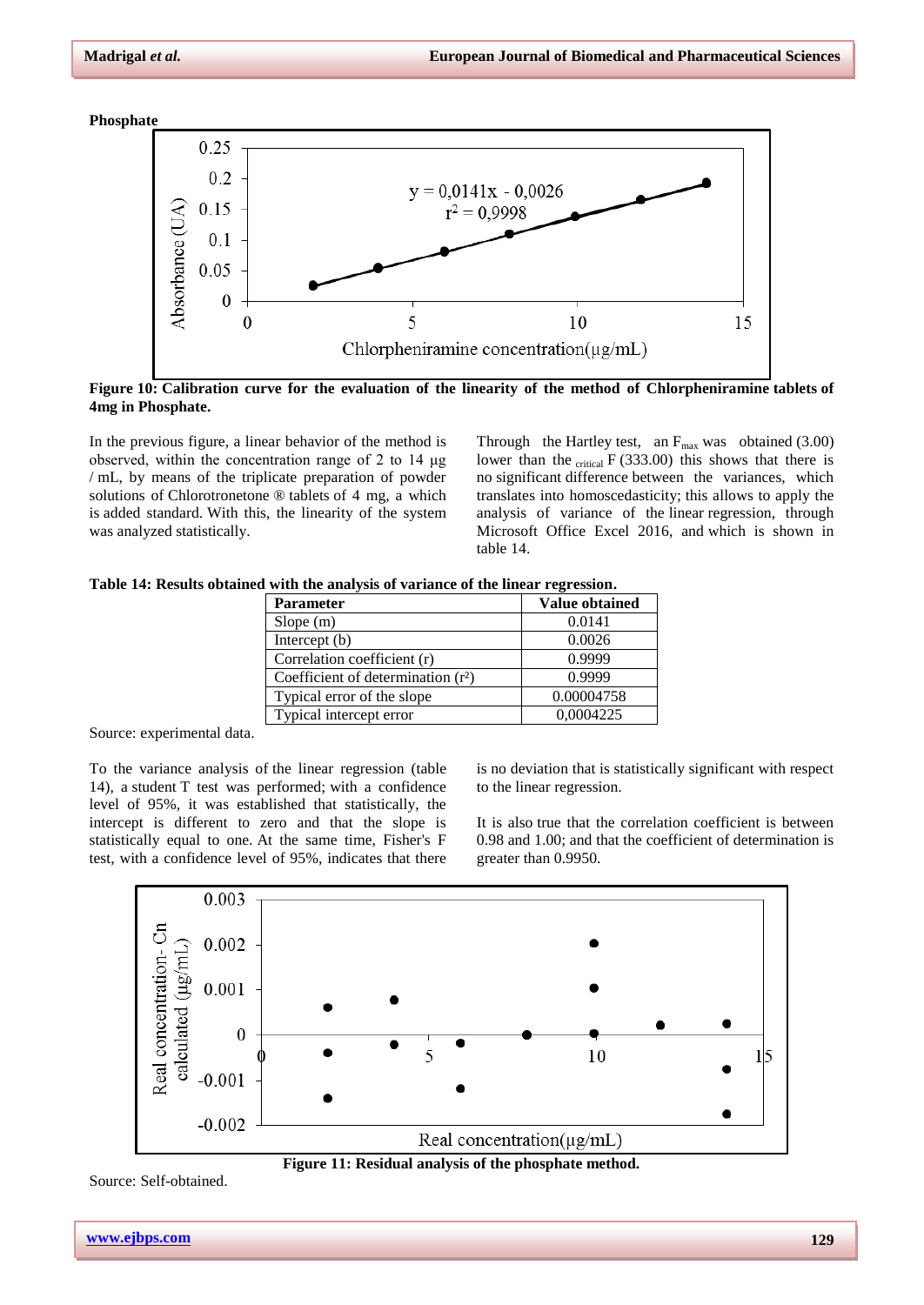In Figure 11 a random distribution of the residues is observed. No systematic trends are observed, which are indicative of non-linearity.

With the confirmation of all the acceptance criteria discussed above, the linearity of the phosphate method is confirmed.

#### **Accuracy of the phosphate method**

It was determined by the triplicate preparation of three solutions of known concentration  $(4, 8 \text{ and } 12 \text{ µg} / \text{mL})$ by means of the proposed method. Subsequently, these samples were enriched with the addition of standard; this in order to obtain the percentages of recovery shown below.

|  |  |  | Table 15: Accuracy of the phosphate method by standard addition. |
|--|--|--|------------------------------------------------------------------|
|  |  |  |                                                                  |

| Concentration (µg |            | <b>Real total mass</b> | <b>Calculated total</b>   | <b>Recovery</b> |
|-------------------|------------|------------------------|---------------------------|-----------------|
| /mL)              | Sample No. | $(\mu g)$              | mass $(\mu g)$            | percentage%     |
| 4                 |            | 99.68                  | 99.93                     | 100.25          |
| 4                 | 2          | 99.66                  | 99.93                     | 100.27          |
| 4                 | 3          | 99.62                  | 98.13                     | 98.50           |
| 8                 |            | 198.97                 | 199.09                    | 100.06          |
| 8                 | 2          | 198.95                 | 199.09                    | 100.07          |
| 8                 | 3          | 198,91                 | 199.09                    | 100.09          |
| 12                |            | 298.26                 | 300.05                    | 100.60          |
| 12                | 2          | 298.24                 | 300.05                    | 100.61          |
| 12                | 3          | 298.20                 | 300.05                    | 100.62          |
|                   |            |                        | Average                   | 100.81          |
|                   |            |                        | Max.                      | 100.62          |
|                   |            |                        | Min.                      | 98.50           |
|                   |            |                        | <b>Standard deviation</b> | 0,0451          |
|                   |            |                        | <b>DSR</b>                | 0.8974          |

Source: experimental data.

The results obtained previously, show that the percentage obtained of the analyte in the sample, is within the range that specifies the acceptance criterion, which is in this case, between 97 and 103%. Therefore, this criterion is satisfactorily fulfilled. Likewise, the relative standard deviation of the recovery percentage is below 3%, which is also in accordance with the acceptance criterion.

In addition, the total amount found was plotted against the amount added. It is observed that the slope obtained is greater than or equal to 0.95, and the intercept close to the initial concentration (50  $\mu$ g / mL). In this way, the last acceptance criterion for the accuracy of the method by addition of standard is met.



**Figure 12: Correlation between the amount of chlorpheniramine found in the sample and the added amount.** Source: self-obtained.

# **Precision of the phosphate method**

The precision of the method was evaluated in two levels: repeatability and intermediate precision. A following the results of each are as follows: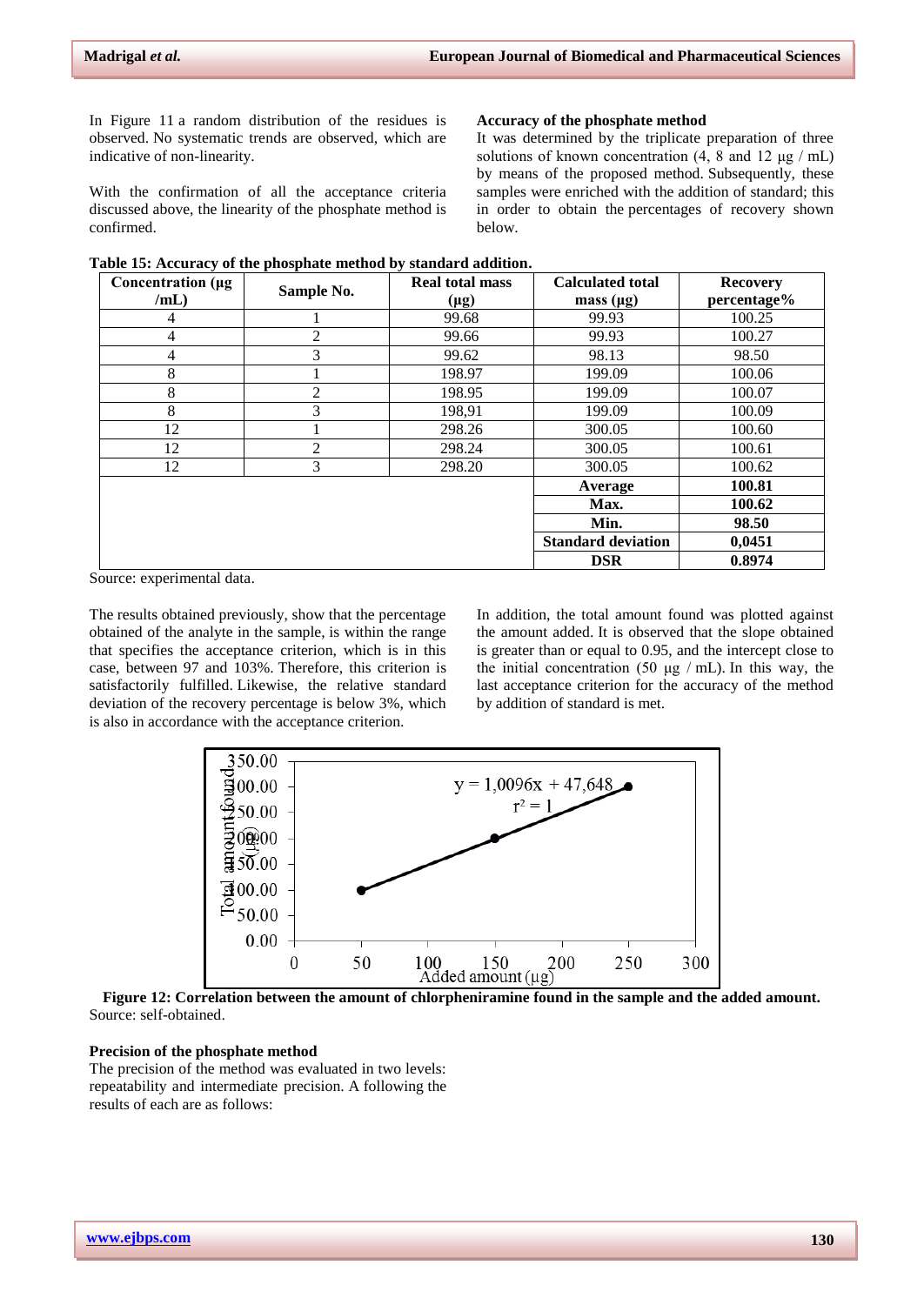| <b>Concentration</b> | Sample No. | <b>Measurement</b> | % Relative | Average    | <b>Standard</b> | % Relative         |
|----------------------|------------|--------------------|------------|------------|-----------------|--------------------|
| $(\mu g / mL)$       |            | <b>ABS</b>         | error      | <b>ABS</b> | deviation       | standard deviation |
| 4                    |            | 0.053              | 1.1673     | 0.0547     | 0.06            | 1.52               |
|                      |            | 0.055              | $-0.8815$  | 0.0547     | 0.06            | 1.52               |
| 4                    |            | 0.056              | $-1,8192$  | 0.0547     | 0.06            | 1.52               |
| 8                    |            | 0,111              | $-1.5447$  | 0.1107     | 0.02            | 0.21               |
| x                    |            | 0.11               | $-1,1673$  | 0.1107     | 0.02            | 0.21               |
| 8                    |            | 0.111              | $-1.5447$  | 0.1107     | 0.02            | 0.21               |
| 12                   |            | 0.169              | $-1,7777$  | 0.168      | 0.02            | 0.14               |
| 12                   |            | 0.168              | $-1.3687$  | 0.168      | 0.02            | 0.14               |
| 12                   |            | 0.167              | $-0.9821$  | 0.168      | 0.02            | 0.14               |

#### **Table 16: Repeatability of the phosphate method.**

Source: experimental data.

The results obtained from the relative standard deviation (DSR%), show that all of them meet the criterion of acceptance of repeatability of the method, since they are all below 3%.

#### **Table 17: Intermediate precision of the phosphate method.**

| <b>Concentration</b> | Day            | <b>Measurement</b> | % Relative | Average    | <b>Standard</b> | % Relative standard |
|----------------------|----------------|--------------------|------------|------------|-----------------|---------------------|
| $(\mu g / mL)$       |                | <b>ABS</b>         | error      | <b>ABS</b> | deviation       | deviation           |
| 8                    |                | 0.11               | $-0.9685$  | 0.1102     | 0.05            | 0.67                |
| 8                    |                | 0.111              | $-1.8746$  | 0.1102     | 0.05            | 0.67                |
| 8                    |                | 0.11               | $-0.9685$  | 0.1102     | 0.05            | 0.67                |
| 8                    |                | 0.109              | $-0.0624$  | 0.1102     | 0.05            | 0.67                |
| 8                    |                | 0.111              | $-1.8746$  | 0.1102     | 0.05            | 0.67                |
| 8                    |                | 0.11               | $-0.9685$  | 0.1102     | 0.05            | 0.67                |
| 8                    | ◠              | 0.11               | $-0.9685$  | 0.1098     | 0.05            | 0.68                |
| 8                    | $\mathfrak{D}$ | 0.109              | $-0.0624$  | 0.1098     | 0.05            | 0.68                |
| 8                    | $\mathfrak{D}$ | 0.11               | $-0.9685$  | 0.1098     | 0.05            | 0.68                |
| 8                    | $\mathfrak{D}$ | 0,111              | $-1.8746$  | 0.1098     | 0.05            | 0.68                |
| 8                    | $\mathfrak{D}$ | 0.109              | $-0.0624$  | 0.1098     | 0.05            | 0.68                |
| 8                    | ↑              | 0.11               | $-0.9685$  | 0.1098     | 0.05            | 0.68                |

Source: experimental data.

The evaluation of the intermediate precision was carried out during 2 consecutive days and with 2 different analysts.

The results obtained from the relative standard deviation (DSR%), show that all of them meet the criterion of acceptance of intermediate precision of the method, since they are all below 3%.

#### **Acetate**



**Figure 13: Calibration curve for the evaluation of the linearity of the method of Chlorpheniramine tablets of 4 mg in acetate.**

In the previous figure, a linear behavior of the method is observed, within the worked concentration range of 2 to 14 μg / mL, by means of the triplicate preparation of powder solutions of Chlorotronetone ® tablets of 4 mg, a which is added standard. With this, the linearity of the system was analyzed statistically.

Through the Hartley test, an  $F_{\text{max}}(3.00)$  lower than the  $_{critical}F(333.00)$  was obtained. This shows that there is no significant difference between the variances, which translates into homoscedasticity; this allows applying the analysis of variance of the linear regression, through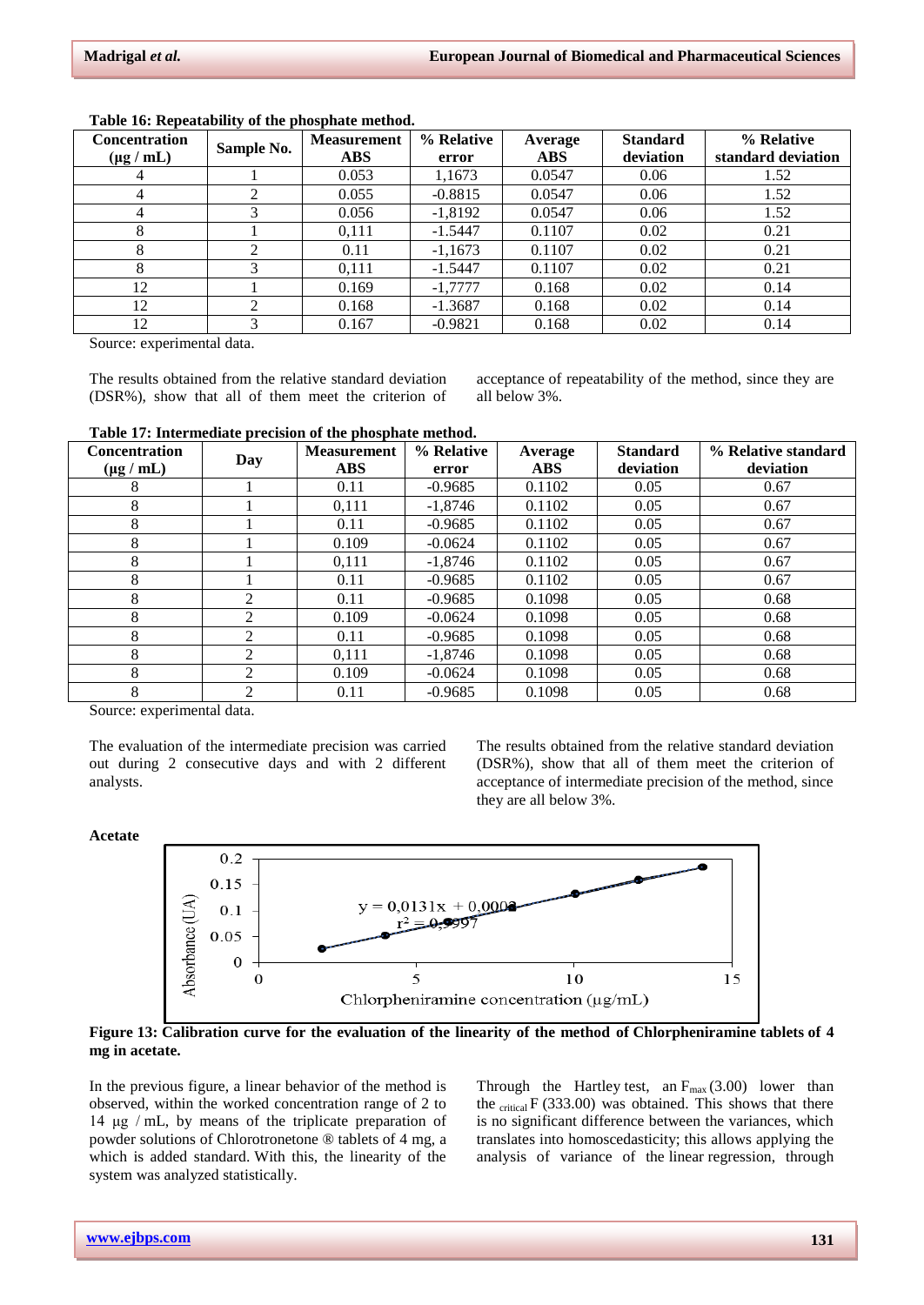Microsoft Office Excel 2016, and which is shown in table 18.

| <b>Parameter</b>                     | <b>Value obtained</b> |
|--------------------------------------|-----------------------|
| Slope $(m)$                          | 0.0131                |
| Intercept (b)                        | 0.0002                |
| Correlation coefficient (r)          | 0.9999                |
| Coefficient of determination $(r^2)$ | 0.9997                |
| Typical error of the slope           | 0.00004844            |
| Typical intercept error              | 0.0004354             |

**Table 18: Results obtained with the analysis of variance of the linear regression.**

Source: experimental data.

To the variance analysis of the linear regression (table 18), a student T test was performed; with a confidence level of 95%, it was established that statistically, the intercept is equal to zero and that the slope is statistically equal to one. At the same time, Fisher's F test, with a confidence level of 95%, indicates that there is no

deviation that is statistically significant with respect to the linear regression.

It is also true that the correlation coefficient is between 0.98 and 1.00; and that the coefficient of determination is greater than 0.9950.



**Figure 14: Residual analysis of the acetate method.**

Source: Self-obtained.

Figure 14 shows a random distribution of the residues. No systematic trends are observed, which are indicative of non-linearity.

With the confirmation of all the acceptance criteria discussed above, the linearity of the acetate method is confirmed.

#### **Accuracy of the acetate method**

It was determined by the triplicate preparation of three solutions of known concentration  $(4, 8 \text{ and } 12 \text{ µg} / \text{mL})$ by means of the proposed method. Subsequently, these samples were enriched with the addition of standard; this in order to obtain the percentages of recovery shown below:

|  |  |  |  | Table 19: Accuracy of the method by addition of standard. |
|--|--|--|--|-----------------------------------------------------------|
|  |  |  |  |                                                           |

| Concentration (µg | Sample No.     | <b>Real total mass</b> | <b>Calculated total</b>   | <b>Recovery</b> |
|-------------------|----------------|------------------------|---------------------------|-----------------|
| $/$ mL)           |                | $(\mu g)$              | mass $(\mu g)$            | percentage%     |
| 4                 |                | 100.73                 | 102.37                    | 101.63          |
| 4                 | $\overline{2}$ | 100.71                 | 102.37                    | 101,65          |
| 4                 | 3              | 100.71                 | 102.37                    | 101,65          |
| 8                 |                | 201,60                 | 203.92                    | 101.15          |
| 8                 | $\overline{2}$ | 201.58                 | 203.92                    | 101,16          |
| 8                 | 3              | 201.58                 | 203.92                    | 101,16          |
| 12                |                | 302.46                 | 305.47                    | 100.99          |
| 12                | $\overline{2}$ | 302.44                 | 305.47                    | 101.00          |
| 12                | 3              | 302.44                 | 303.55                    | 100.37          |
|                   |                |                        | Average                   | 101,19          |
|                   |                |                        | Max.                      | 101,65          |
|                   |                |                        | Min.                      | 100.37          |
|                   |                |                        | <b>Standard deviation</b> | 0,0479          |
|                   |                |                        | <b>DSR</b>                | 0.9576          |

Source: experimental data.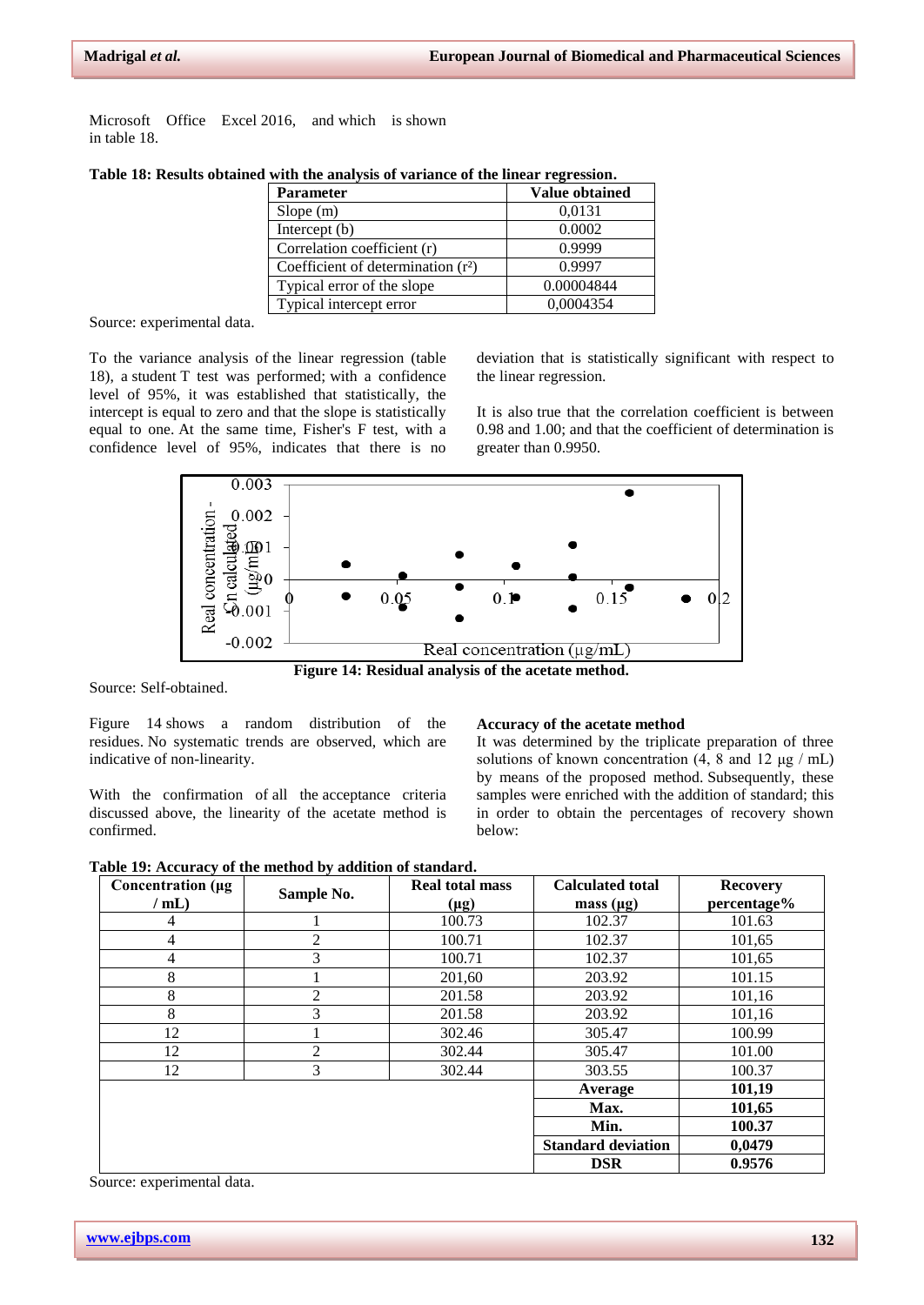The results obtained previously, show that the percentage obtained of the analyte in the sample, is within the range that specifies the acceptance criterion, which is in this case, between 97% and 103%. Therefore, this criterion is satisfactorily fulfilled. Likewise, the relative standard deviation of the recovery percentage is below 3%, which is also in accordance with the acceptance criterion.

In addition, in the following figure, the total amount found against the added amount was plotted. It is observed that the slope obtained is greater than or equal to 0.95, and the intercept close to the initial concentration (50 μg / ml). In this way, the last acceptance criterion for the accuracy of the method by addition of standard is met.



**Figure 15: Correlation between the amount of chlorpheniramine found in the sample and the added amount.**

#### **Accuracy of the acetate method**

The precision of the method was evaluated in two levels: repeatability and intermediate precision. The results of each are as follows:

# **Table 20: Repeatability of the acetate method.**

| Concentration<br>$(\mu g / mL)$ | $\sim$<br>Sample No. | <b>Measurement</b><br><b>ABS</b> | % Relative<br>error | Average<br><b>ABS</b> | <b>Standard</b><br>deviation | % Relative standard<br>deviation |
|---------------------------------|----------------------|----------------------------------|---------------------|-----------------------|------------------------------|----------------------------------|
| 4                               |                      | 0.053                            | 0.4071              | 0.053                 | 0.00                         | 0.00                             |
| 4                               |                      | 0.053                            | 0.4071              | 0.053                 | 0.00                         | 0.00                             |
|                                 |                      | 0.053                            | 0.4071              | 0.053                 | 0.00                         | 0.00                             |
| 8                               |                      | 0.105                            | 0.8141              | 0.105                 | 0.00                         | 0.00                             |
|                                 |                      | 0.105                            | 0.8141              | 0.105                 | 0.00                         | 0.00                             |
|                                 |                      | 0.105                            | 0.8141              | 0.105                 | 0.00                         | 0.00                             |
| 12                              |                      | 0.158                            | 0.3166              | 0.158                 | 0.00                         | 0.00                             |
| 12                              |                      | 0.158                            | 0.3166              | 0.158                 | 0.00                         | 0.00                             |
| 12                              |                      | 0.158                            | 0.3166              | 0.158                 | 0.00                         | 0.00                             |

Source: experimental data.

The results obtained from the relative standard deviation (DSR%), show that all of them meet the criterion of acceptance of repeatability of the method, since they are all below 3%.

**Table 21: Intermediate precision of the acetate method.**

| <b>Concentration</b><br>$(\mu g / mL)$ | Day | <b>Measurement</b><br><b>ABS</b> | % Relative<br>error | Average<br><b>ABS</b> | <b>Standard</b><br>deviation | % Relative standard<br>deviation |
|----------------------------------------|-----|----------------------------------|---------------------|-----------------------|------------------------------|----------------------------------|
| 8                                      |     | 0.106                            | $-0.4859$           | 0.1057                | 0.06                         | 0.78                             |
| 8                                      |     | 0.105                            | 0.4673              | 0.1057                | 0.06                         | 0.78                             |
| 8                                      |     | 0.106                            | $-0.4859$           | 0.1057                | 0.06                         | 0.78                             |
| 8                                      |     | 0.107                            | $-1,4389$           | 0.1057                | 0.06                         | 0.78                             |
| 8                                      |     | 0.105                            | 0.4673              | 0.1057                | 0.06                         | 0.78                             |
| 8                                      |     | 0.105                            | 0.4673              | 0.1057                | 0.06                         | 0.78                             |
| 8                                      | ◠   | 0.105                            | 0.4673              | 0.1045                | 0.04                         | 0.53                             |
| 8                                      | ◠   | 0.104                            | 1.4204              | 0.1045                | 0.04                         | 0.53                             |
| 8                                      | ↑   | 0.105                            | 0.4673              | 0.1045                | 0.04                         | 0.53                             |
| 8                                      | ◠   | 0.105                            | 0.4673              | 0.1045                | 0.04                         | 0.53                             |
| 8                                      | ◠   | 0.104                            | 1,4204              | 0.1045                | 0.04                         | 0.53                             |
| 8                                      | ◠   | 0.104                            | 1.4204              | 0.1045                | 0.04                         | 0.53                             |

Source: experimental data.